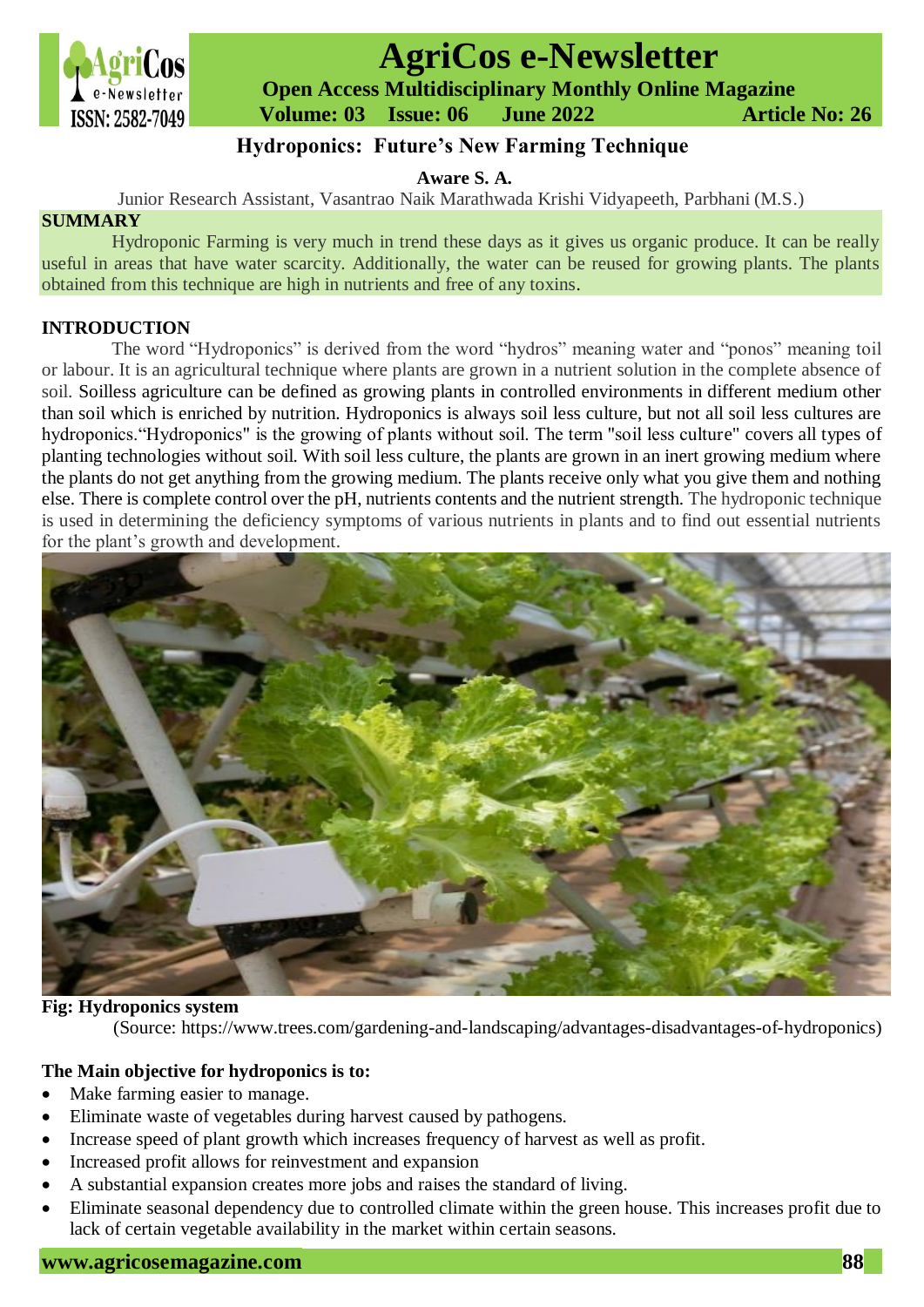#### **Types of hydroponics:**

There are six basic types of soil less culture systems, namely:

**1. Wick system:** The wick system is probably the easiest kind of hydroponic system to get started with, and they require very little effort to maintain. It is a completely passive system, so it has no moving parts to keep track. **2. Drip system:** The drip system is another common and versatile kind of hydroponic system. It's similar to ebb and flow systems, in that the nutrient solution is set apart, in a reservoir, and the plants are grown separately in a soil-less medium. Unlike other kinds of hydroponic systems, drip systems dispense nutrients at a very slow rate, through nozzles. Any extra solution can either be collected and re-circulated, or merely allowed to drain right out. Since the drippers flow can be adjusted, it's possible to grow several kinds of plants using this technique.

### **Types of Hydroponic Systems:**



Plants need water, mineral nutrients and oxygen to thrive. There are six hydroponic setups, based on different ways by which these requirements are fulfilled

**3. Ebb and Flow:** This type of hydroponics system utilizes a growing tray and a reservoir that is filled with a nutrient solution. A pump periodically floods the grow tray with nutrient solution which then slowly drains away. This lets the plants get regular infusions of nutrients without requiring special oxygenation. Since the plants don't stay submerged, they have to be grown in a medium like rock wool or gravel. Plants that need a lot of moisture can be grown in vermiculite or coconut fiber as they retain more moisture between flooding.

**4. Water culture system:** Water culture systems have a simple hydroponic set-up where the plants are exposed directly to the nutrient solution. Just like in a dripper system, air pumps and stones are used to keep the oxygen circulating through the solution. Plants that are very thirsty, or plants with a fast growth rate, do very well in this kind of system.

**5. Nutrient Film Technique:** This type of hydroponic system supplies a constant flow of nutrient solution directly to the exposed plant roots. Given the system uses a pump 24 hours/day, no timer is necessary. Additionally, no medium is required to support exposure to the nutrient. Plants are held in place by a basket.